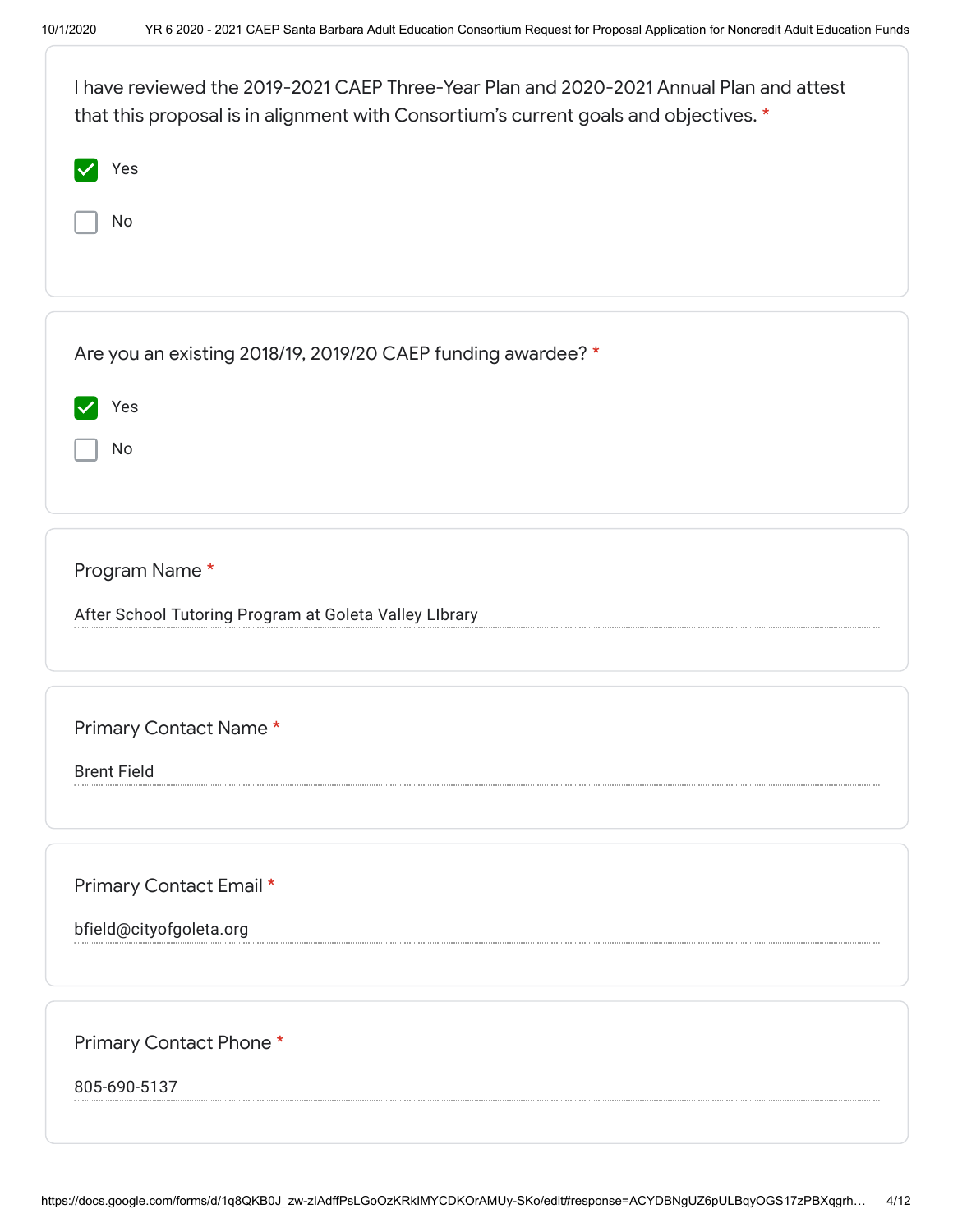Adult Education (ABE, ASE, Basic Skills) English as a Second Language/Citizenship Entry or Reentry into the Workforce Adults with Disabilities Short-Term CTE/Programs in Pre-Apprenticeship Literacy Applicable Noncredit Program Area \*

1. Executive Summary: Please provide an executive summary of your proposed plan (to include overarching goals and outcomes) to create new programs or expand existing programs in one of the areas identified above. \*

The After School program was successfully implemented and developed from October 2019 through February 2020, though much reduced from its original schedule to just 2 days a week from 3 to 6 pm. GVL wants to expand the program schedule to Tuesday, Wednesday, and Thursday from 12 noon to 6 pm. We would need 20 adult volunteer tutors per school semester. Over the course of the program we would potentially recruit and train more than 80 adults.

As the library is currently not offering any programs in the library, only virtual programming. To move the after school program online we need WiFi hotspots and tablets for tutors so that we can train them to use Brainfuse HelpNow and so that they can communicate with K-8 students who have had tablets issued to them by the school district. Having tablets and hotspots also allows us to loan them to those home schooled students who do have either. At present we have neither tablets or hotspots for the program.

2. Integration: Please explain how your proposed program integrates adult education programs at SBCC and creates a transition to credit/transfer educational programs or creates a transition to the workforce (including, but not limited to, internships, jobs, pre-apprenticeships, and selfemployment). \*

Adults who sign up to be volunteer tutors in the program may want to improve their technology skills so as to be able to tutor older students in K-8 grades. So may take non-credit or credit classes should they want certifications at the SBCC.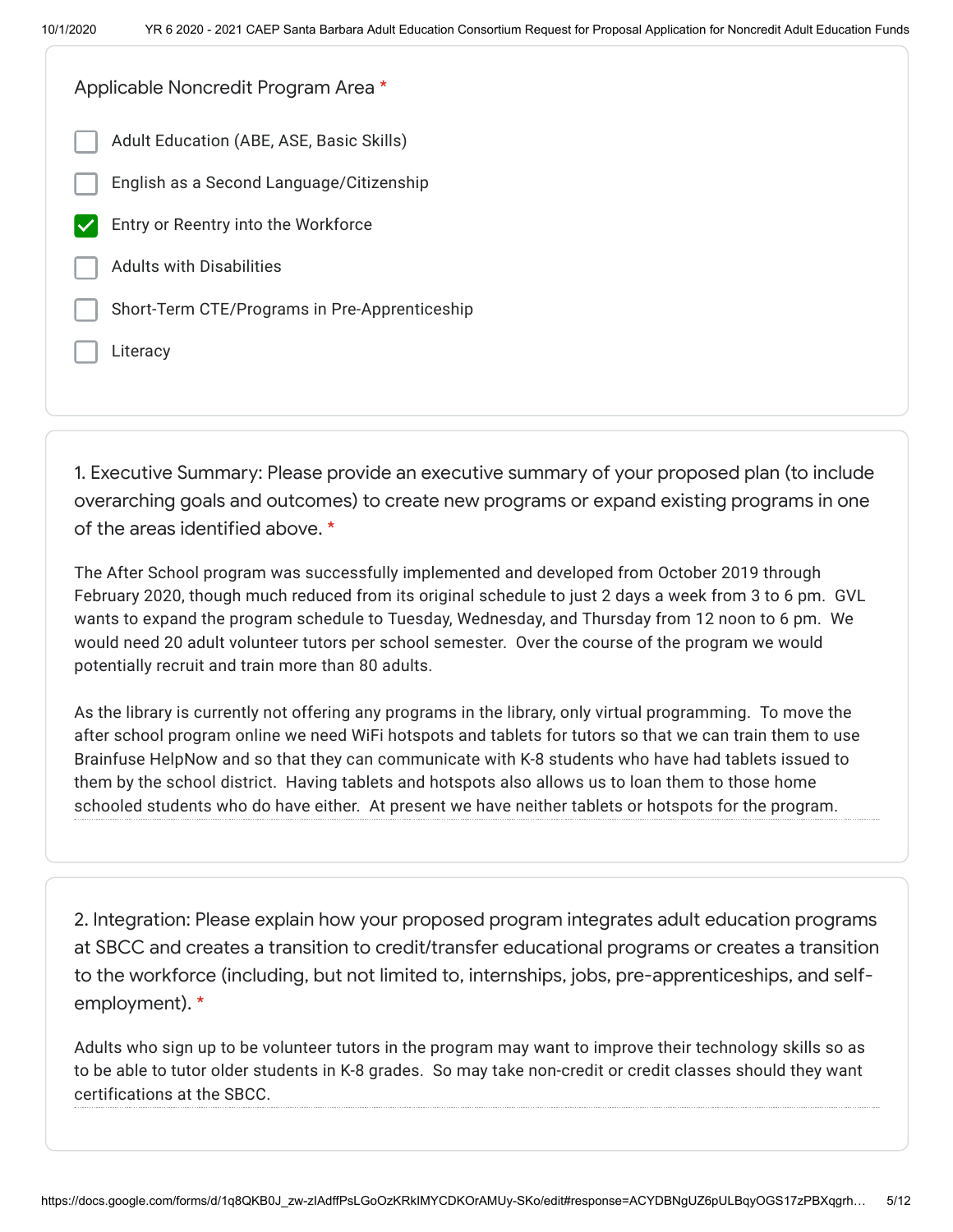3. Justification: Please justify the need of your proposed program and include research, labor market information, employer feedback, student surveys, or other relevant information and describe how funding will further your objectives. For programs that have previously received funding, please justify the need, include students served, and provide a status report on your existing award(s) and remaining balance(s). \*

Goleta Valley Library was awarded \$43,000 to develop and implement an After School Tutoring program in the 2019/20 academic year. The program was launched October 2019 and ended prematurely March 17, 2020 when the library closed due to the COVID-19 pandemic. We were able to secure \$10,000 in emergency funding from the consortium so that we could re-launch the program virtually this fall.

The program recruited 12 adult volunteer tutors who instructed an average of 24 K-5 students per month. Brainfuse HelpNow average usage per month was 872 sessions in 2019, reduced to less than 200 per month in January and February after the holidays. We anticipated an increase for the rest of the school year due to increased marketing but unfortunately the pandemic interfered with our plan.

Securing funding for the Spring 2021 term and 2021/2022 school year would allow GVL to expand the program by offering tutoring to K-8 students from K-5 students currently, and to offer tutoring on more days (Tuesday, Wednesday, and Thursday instead of Tuesday and Thursday currently). This would increase the amount of adult tutors necessary to run the program effectively from 12 currently to a minimum of 18 per semester.

Funding would also allow us to purchase WiFi hotspots and tablets to loan to tutors and students so that they can communicate directly from outside the library.

4. Outreach & Marketing: Please describe your plans to conduct outreach and marketing to reach your target population and increase enrollments. \*

In addition to printing bookmarks with program info that we will include with items checked out to families, we will advertise on social media such as Facebook and Instagram. We will also buy advertisements throughout the school year on various print and online media, and the Spanish language Radio Bronco. Santa Barbara media such as the News-Press and Independent in print and online; online media such as Edhat and Noozhawk, and the Santa Ynez Valley news in print will be our channels to potential volunteers and families with K-8 students.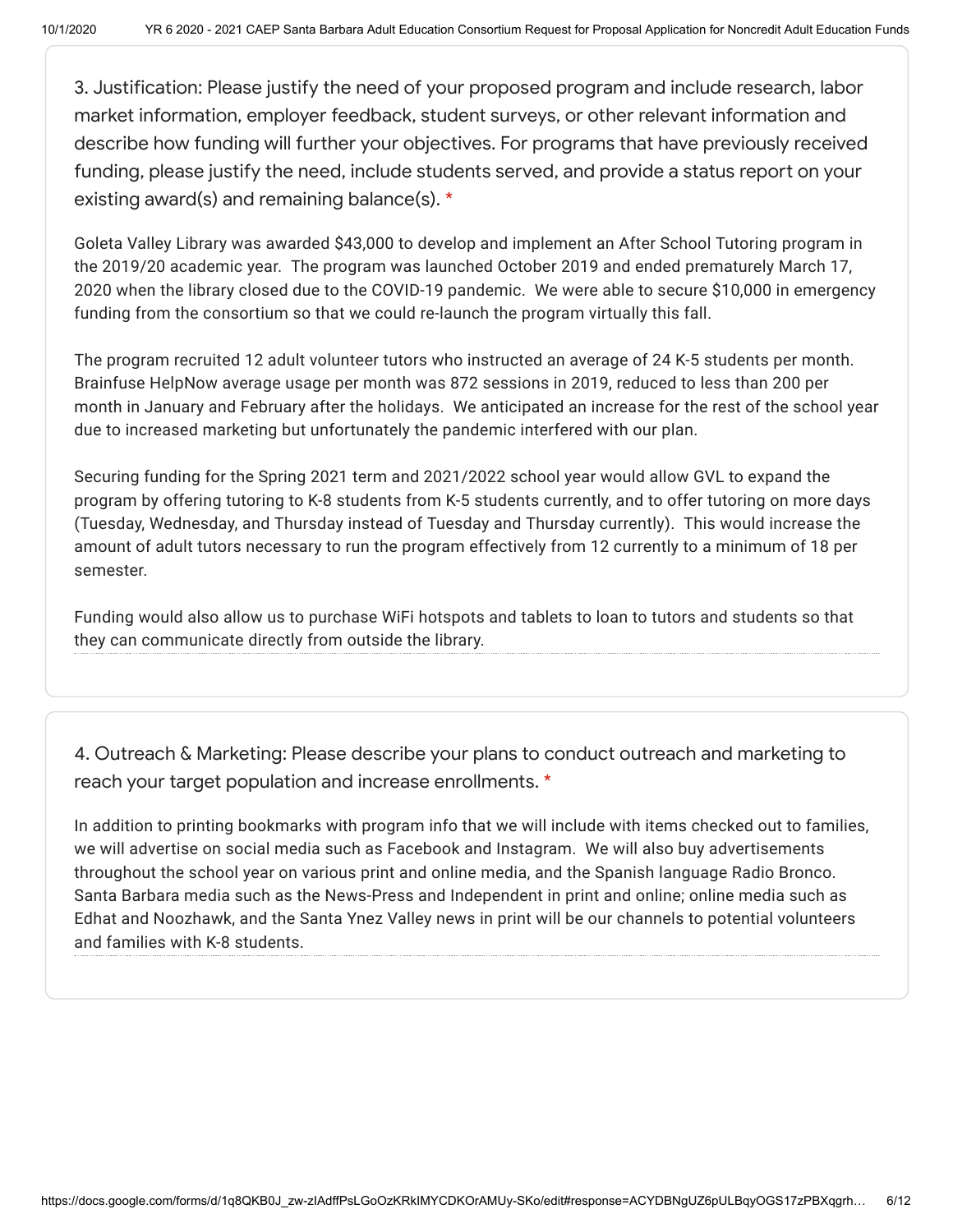5. Partnerships: Please provide 2-3 prospective CAEP Programs or Partners you plan to work with to maximize student and client participation and describe your prospective collaborative efforts; either with current CAEP programs and/or other external community entities. \*

Friends of the Goleta Valley Library has offered funding support for the annual subscription to Brainfuse HelpNow, an online tutoring program which provides services to students from 1 pm to 10 pm five days a week.

GVL has partnered with Partners in Education, administered by the Santa Barbara County Education Office, to provide support for library programs. They have generously offered to support the After School program by providing the services of their volunteers.

6. SBCC Noncredit Student Support Services: Provide your plans to integrate SBCC Noncredit Student Support Services in order to assist students in obtaining abbreviated educational plans. \*

Not applicable

7. Alignment: Please describe how your program is in alignment and furthers the Consortium's goals and objectives as stated above. \*

(7) Programs for adults, including, but not limited to, older adults, that are primarily designed to develop knowledge and skills to assist elementary and secondary school children to succeed academically in school

8. Leveraging Funds : Please describe what other funding sources, and the percentage of those funding sources, will be used to support your CAEP proposed program. \*

Friends of the Goleta Valley Library have generously agreed to fund an annual subscription to Brainfuse HelpNow in the amount of \$10,900. The consortium funded the resource through October 2020. FOGVL will continue to support the program.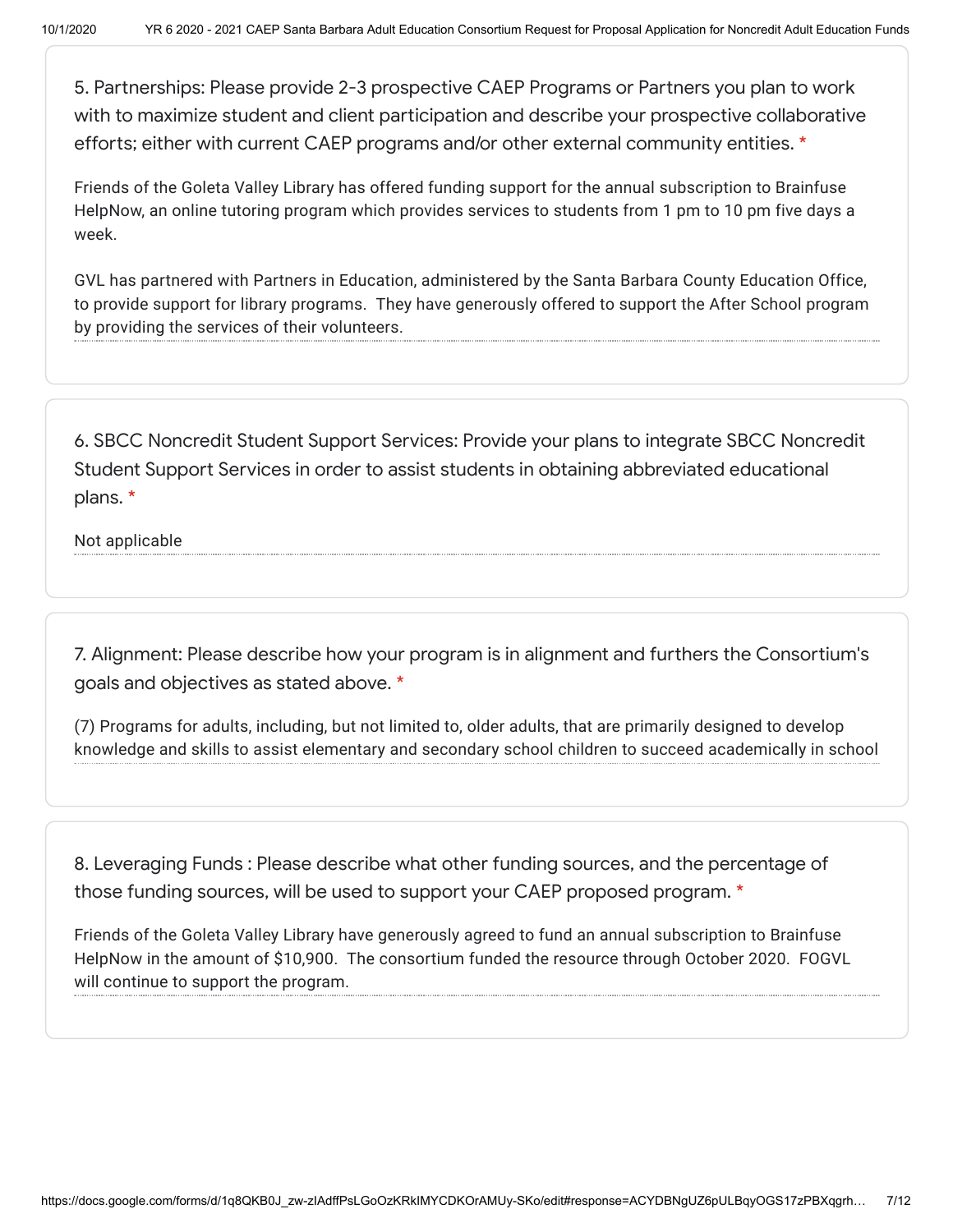9. Diversity, Inclusion, and Equity: Please describe how your program will create a diverse, inclusive, and equitable educational experience for adult learners. Please identify strategies in which your program plans to address racial inequality and professional development support for instructors and staff. \*

The After School program will recruit adult volunteer tutors in accordance with the guidelines and training from the the City of Goleta's Diversity and Inclusion training.

The Goleta Valley Library is a department of the City of Goleta thus is committed to diversity, inclusion, and equity. From the report to the City Council dated July 21, 2020, titled "Diversity and Inclusion Training":

"The City of Goleta is committed to cultivating a workplace with cultural competence and understanding and creating a workforce that is diverse and inclusive, displays social equity and is well educated in unconscious or implicit bias. The City Council recently strengthened that commitment by adopting Resolution 20-37 on June 8, 2020, standing in solidarity with the Black Lives Matter movement condemning police brutality and racism and declaring the issue of racism to be a public health emergency."

Report available at https://goleta.legistar.com/LegislationDetail.aspx?ID=4584613&GUID=73A84BAC-5A44- 492F-B07F-90C7DD5625E1

10. Potential Budget Reductions: Please describe what specific programming needs and/or services your program would reduce or eliminate should the CAEP grant budget be reduced (range 10-25% at any point during the grant cycle). Please note that final budget reductions would be determined by the Santa Barbara Adult Education Consortium based on the Consortium's priorities and goals. \*

GVL would have to reduce the days and hours that the program is offered by one third, eliminating one afternoon of the three afternoons the program is scheduled. Doing so would reduce total hours the library technician ran the program from 20 to 14 hours, resulting in a savings of about \$15,000 in salary and benefits, or 23% of the total budget.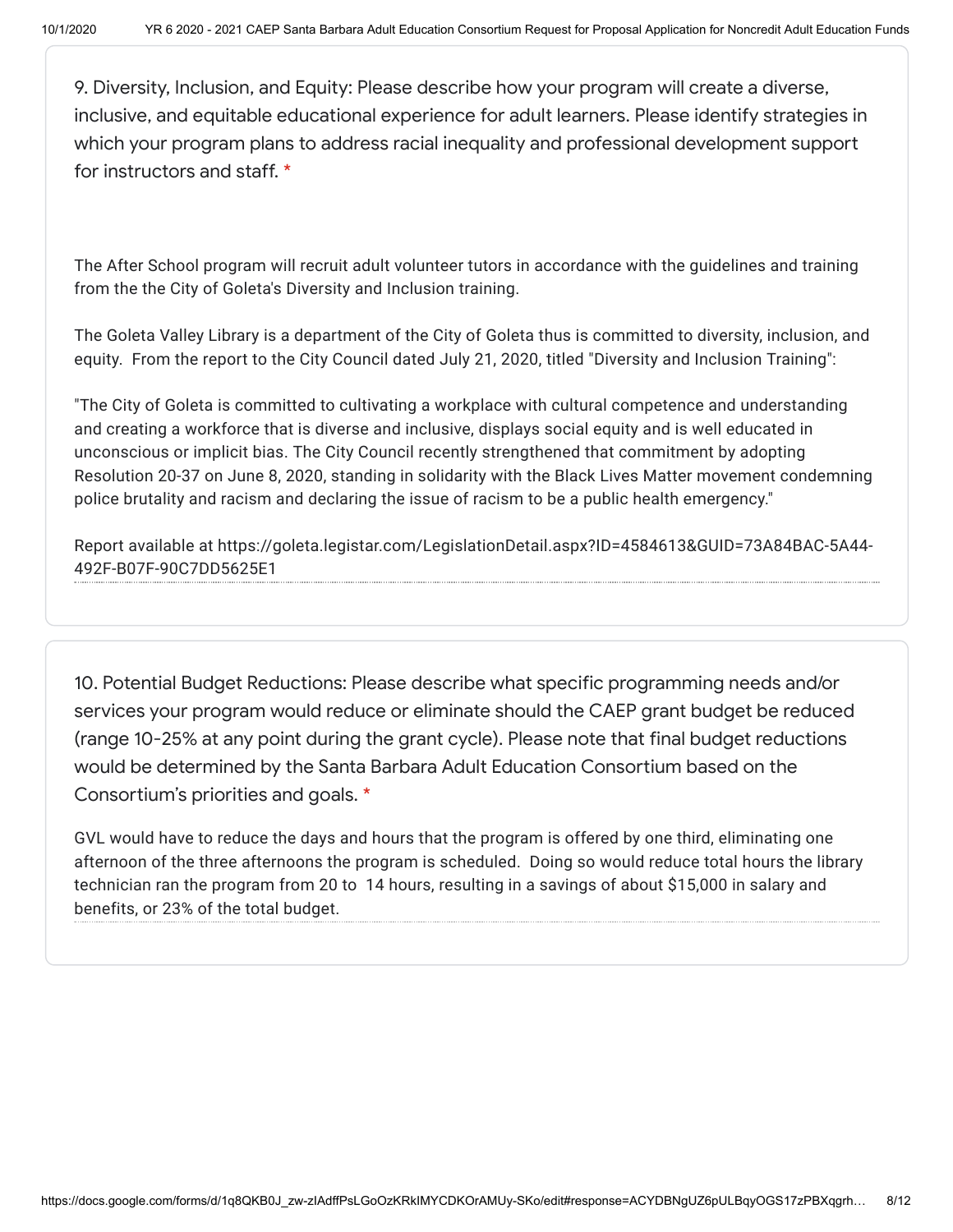# 6. Activity Chart \*

Please use the Activity Chart provided in the link under the instructions and email to [sbaebg@gmail.com.](mailto:sbaebg@gmail.com) The Activity Chart should outline your program's specific objectives and activities, along with a timeline for completion, the person/agency responsible, outcomes and data capture methods. Please attach additional pages if necessary.

I certify that the Activity Chart has been completed and emailed to  $\frac{\text{sheb}g_{\text{gamma}}}{\text{sheb}g_{\text{gamma}}}$ 

Total Budget Requested \*

\$64,650

1000 (Instructional Salaries) \*

Total dollars requesting for INSTRUCTIONAL PERSONNEL (include 25% for BENEFITS in 3000 section below)

\$35,000

# 1000 Detail \*

Please provide a detailed budget for this category.

1 library technician to instruct tutors and supervise program \$25 per hour 20 hours per week 14 months (56 weeks) Total \$28,000

2000 (Noninstructional Salaries) \* Total dollars requesting for PERSONNEL (include 25% for BENEFITS in 3000 section below)

Not applicable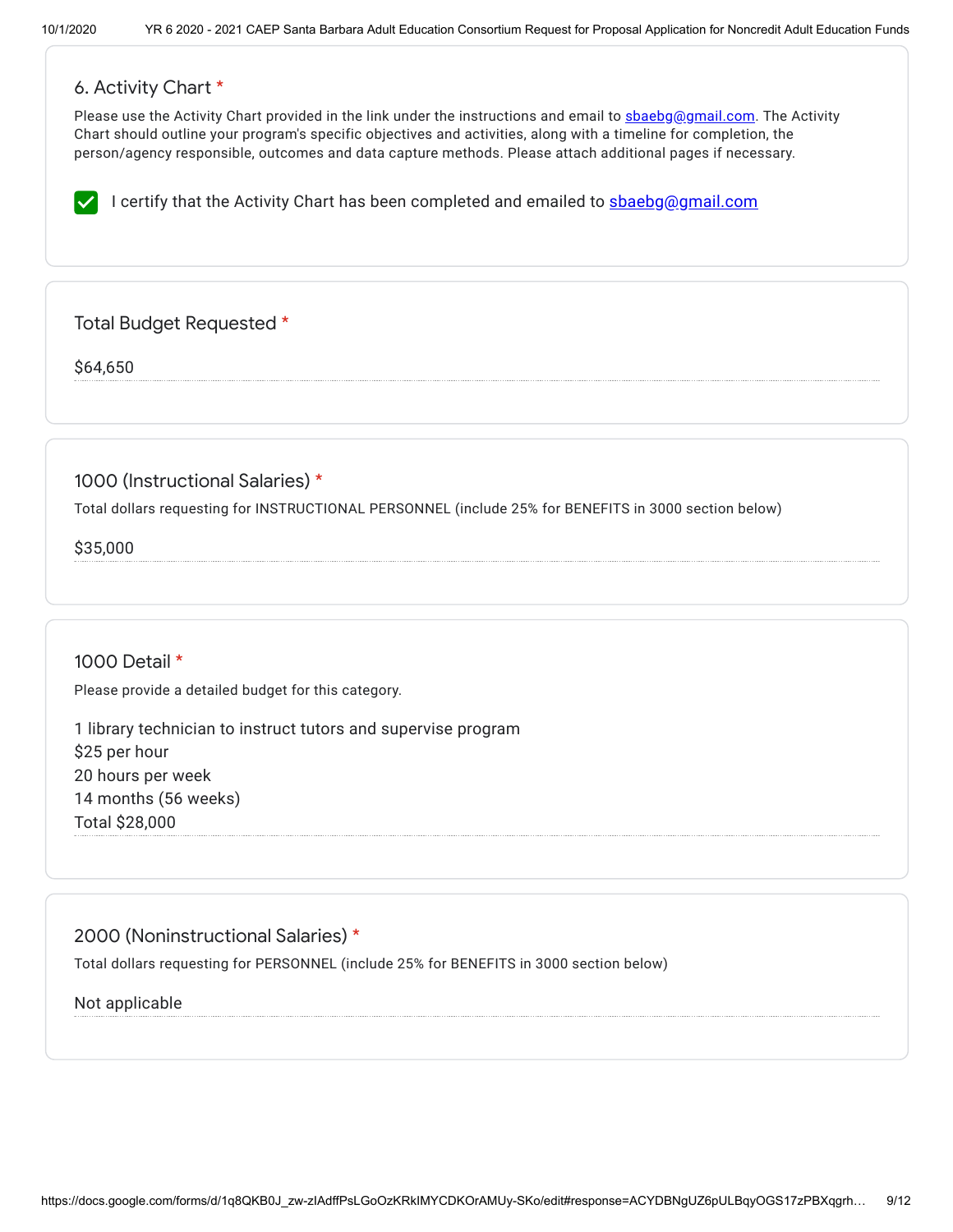#### 2000 Detail \*

Please provide a detailed budget for this category.

### Not applicable

# 3000 (Benefits from 1000 and 2000 categories) \*

Total dollars requesting for BENEFITS . The average benefit rate is 25%.

\$7,000

### 4000 \*

Total dollars requesting for INSTRUCTIONAL SUPPLIES and NON-INSTRUCTIONAL SUPPLIES and Computer Software (not Hardware).

# \$10,000

#### 4000 Detail \*

Please provide a detailed budget for this category.

Ad buys in Santa Barbara, Goleta, and Santa Ynez Valley: Facebook & Instagram \$2,000 SB Independent \$2,000 Edhat Santa Barbara \$1,000 Noozhawk Santa Barbara \$1,000 Santa Barbara News-Press \$1,000 Santa Ynez Valley News \$1,000 Radio Bronco \$1,000

Print bookmarks for in-book circulation \$1,000

Total: \$10,000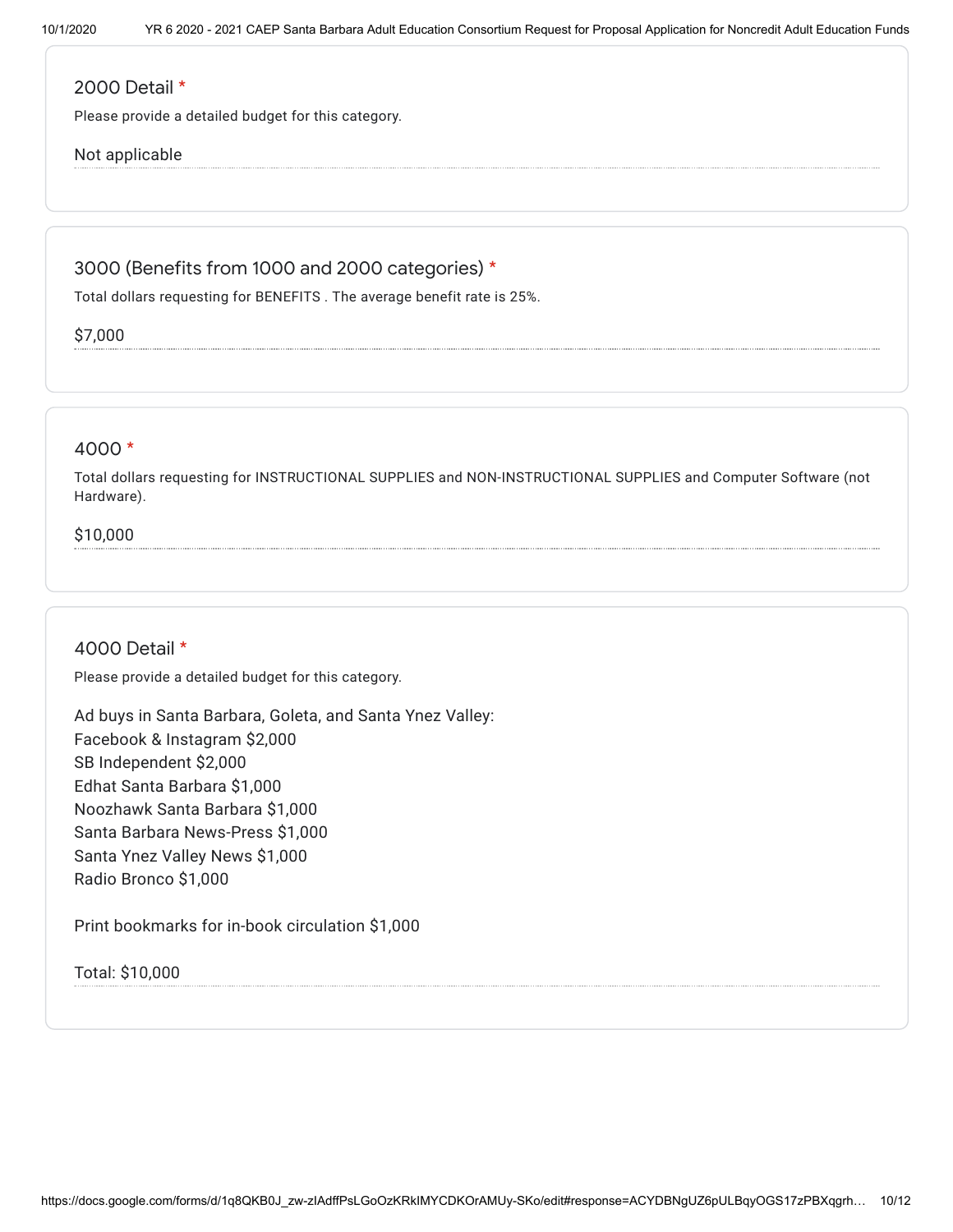#### 5000 \*

Total dollars requesting for CONSULTANTS, MEETINGS, PROFESSIONAL DEVELOPMENT

# Not applicable

5000 Detail \*

Please provide a detailed budget for this category.

#### Not applicable

## 6000 \*

Total dollars requesting for CAPITAL OUTLAY (Computer Hardware)

\$19,650

## 6000 Detail \*

Please provide a detailed budget for this category.

15 iPads (w/keyboard & pencil) at \$590 ea: \$8,850 15 hotspots at \$720 ea: \$10,800 total \$19,650

Do you currently receive other NON-CAEP funding that supports the proposed activity? If yes, please describe how additional funding expands or supports that activity. \*

Friends of Goleta Valley Library paid for annual subscription to BrainfuseHelpNow, the online tutoring program, through 2021, expected to continue through 2022.